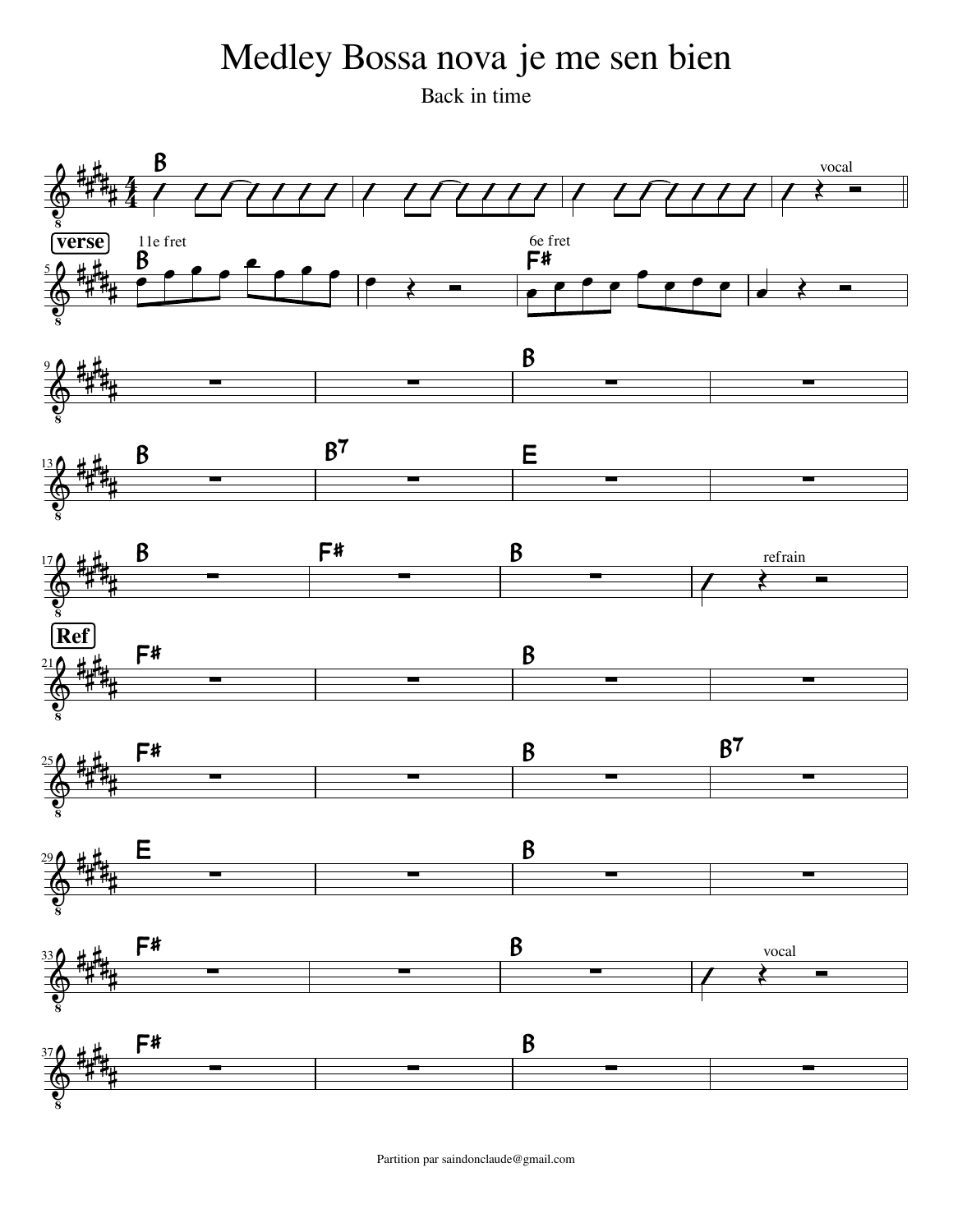





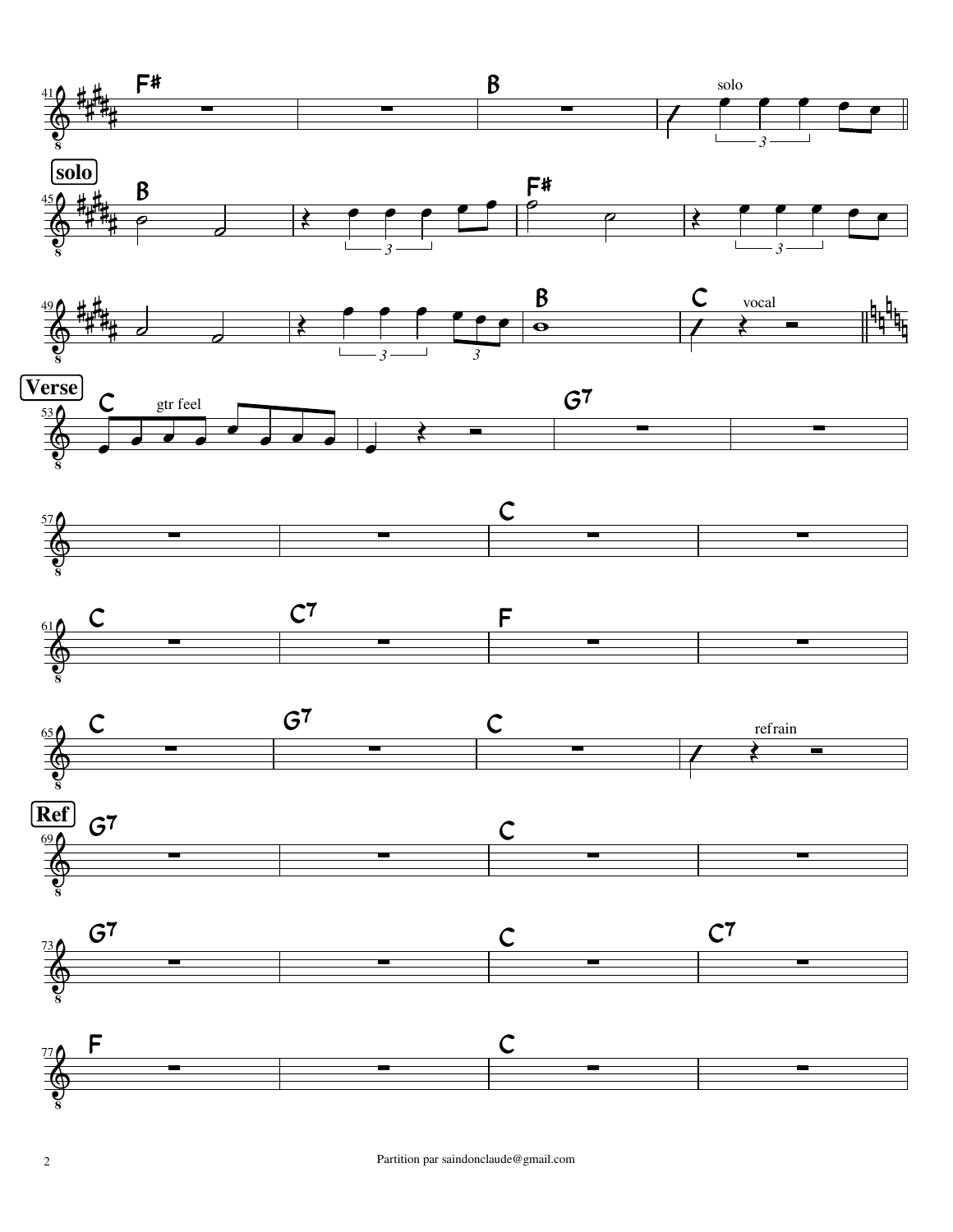















Partition par saindonclaude@gmail.com 3